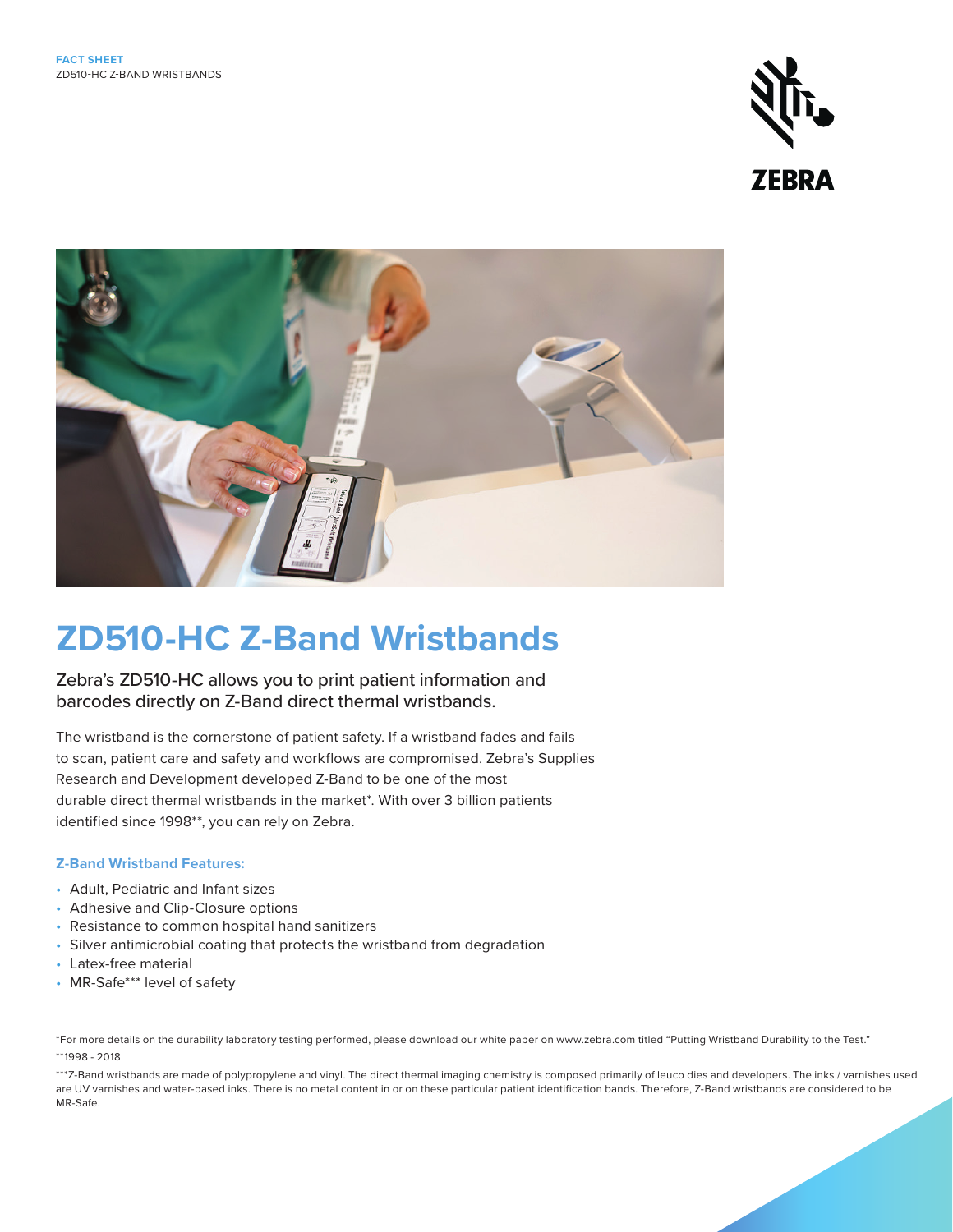### **Zebra Z-Band wristbands are available with adhesive or clip-closure, in a variety of sizes and colors to meet your organization's needs.**

| <b>Z-Band UltraSoft</b>                                                                                                                                                    | <b>Part Number</b>                                                                                                    | <b>Size</b>                                                                                                           |          |
|----------------------------------------------------------------------------------------------------------------------------------------------------------------------------|-----------------------------------------------------------------------------------------------------------------------|-----------------------------------------------------------------------------------------------------------------------|----------|
|                                                                                                                                                                            | <b>Standard Shape</b>                                                                                                 |                                                                                                                       |          |
| • Ultra-soft wristband<br>• Adhesive closure<br>• Resistance to hand<br>sanitizers such as Purell <sup>®</sup><br>• One of the softest direct<br>thermal wristbands in the | <b>Adult</b>                                                                                                          |                                                                                                                       |          |
|                                                                                                                                                                            | 10015355K (White)<br>10015355-2K* (Blue)<br>10015355-3K (Green)<br>10015355-5K (Pink)                                 | $1" \times 11"$<br>25mm x 275mm                                                                                       | 爨        |
| market.<br>• Available in a Maternity<br>ID Solution to streamline                                                                                                         | 10015356K                                                                                                             | .075" x 11" / 19mm x 279mm                                                                                            | 隊        |
| the identification                                                                                                                                                         | <b>Pediatric</b>                                                                                                      |                                                                                                                       |          |
| process with the print of<br>wristbands in one set,<br>enabling identification and<br>association of a mother and<br>her newborn baby.                                     | 10015357K                                                                                                             | $1" \times 7" / 25$ mm x 178mm                                                                                        | B        |
|                                                                                                                                                                            | <b>Infant</b>                                                                                                         |                                                                                                                       |          |
|                                                                                                                                                                            | 10015358K                                                                                                             | $1" \times 6" / 25m m \times 152mm$                                                                                   | <b>B</b> |
|                                                                                                                                                                            | <b>Bracelet Shape*</b>                                                                                                |                                                                                                                       |          |
|                                                                                                                                                                            | <b>Adult</b>                                                                                                          |                                                                                                                       |          |
|                                                                                                                                                                            | 10033832K White<br>10033832-1K Red<br>10033832-2K Blue<br>10033832-3K Green<br>10033832-4K Yellow<br>10033832-5K Pink | $1" \times 10.75"$<br>25mm x 273.05mm                                                                                 | 谈        |
|                                                                                                                                                                            | <b>Pediatric</b>                                                                                                      |                                                                                                                       |          |
|                                                                                                                                                                            | 10026691K (White)<br>10026692K (Pink)                                                                                 | $1" \times 7" / 25$ mm x 178mm                                                                                        | ※        |
|                                                                                                                                                                            | Maternity ID Solution (1 Adult and 1 Infant Wristbands in 1 Set)                                                      |                                                                                                                       |          |
|                                                                                                                                                                            | 10035358-M1K                                                                                                          | Total set: 1" x 17" / 25mm x 432mm<br>Adult Size: 1" x 11" / 25mm x 279mm<br>Infant Size: 1" x 6" / 25mm x 152mm<br>爨 | B.       |

Specifications subject to change without notice. \* Not available in EMEA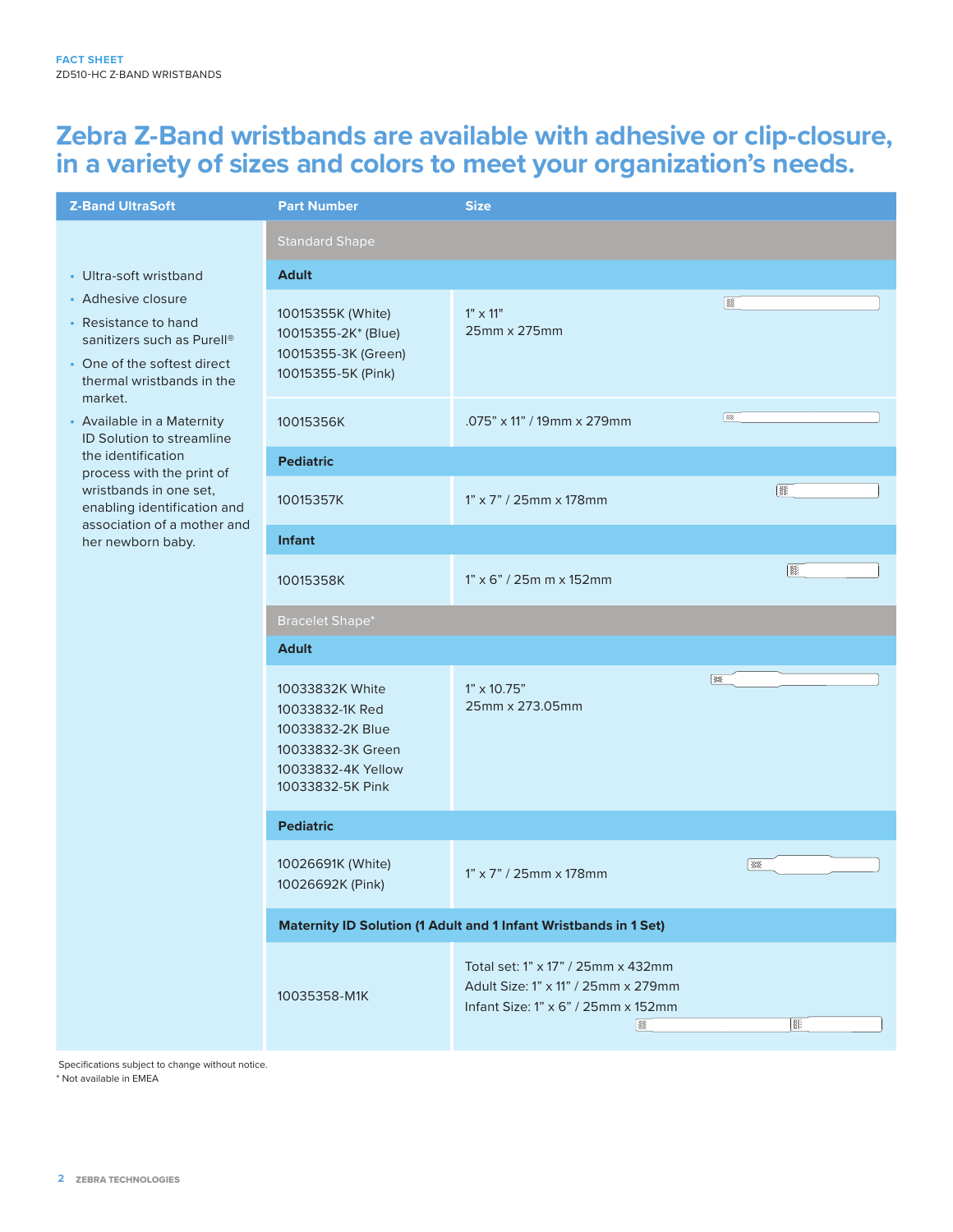#### **FACT SHEET** ZD510-HC Z-BAND WRISTBANDS

| <b>Z-Band Newborn</b>                                                                      | <b>Part Number</b>                                                | <b>Size</b>                       |
|--------------------------------------------------------------------------------------------|-------------------------------------------------------------------|-----------------------------------|
| • Adhesive closure<br>• Soft polypropylene<br>material, perfect for<br>delicate skin       | Z-Band Newborn:<br>10035439K<br>Z Band Newborn Soft:<br>10031289K | $0.75$ " x 7.6875" / 19mm x 195mm |
| • Adjustable band fits the<br>smallest patients                                            |                                                                   |                                   |
| • Flat print area ensures ease<br>of scanning                                              |                                                                   |                                   |
| • Resistance to hand<br>sanitisers such as Purell <sup>®</sup>                             |                                                                   |                                   |
| • Available in 2 versions:<br><b>Standard and Soft (features)</b><br>a soft nylon backing) |                                                                   |                                   |

| <b>Z-Band Direct</b>                                                                           | <b>Part Number</b>                                                                                                                                                                | <b>Size</b>                        |                          |
|------------------------------------------------------------------------------------------------|-----------------------------------------------------------------------------------------------------------------------------------------------------------------------------------|------------------------------------|--------------------------|
| • Classic wristband<br>• Adhesive closure                                                      | <b>Adult</b>                                                                                                                                                                      |                                    |                          |
|                                                                                                | 10006995K (White)<br>10006995-1K (Red)<br>10006995-2K (Blue)<br>10006995-3K (Green)<br>10006995-4K (Purple)<br>10006995-5K (Pink)<br>10006995-6K (Orange)<br>10006995-7K (Yellow) | $1" \times 11"$<br>25mm x 279mm    | ▒                        |
|                                                                                                | 10006997K                                                                                                                                                                         | $0.75" \times 11" / 19$ mm x 279mm | 一家                       |
|                                                                                                | 10006996K*                                                                                                                                                                        | 1.1875" x 11" / 30mm x 279mm       | X                        |
|                                                                                                | <b>Pediatric</b>                                                                                                                                                                  |                                    |                          |
|                                                                                                | 10006999K                                                                                                                                                                         | 1" x 7" / 25mm x 178mm             | $\mathbb{R}$             |
|                                                                                                | <b>Infant</b>                                                                                                                                                                     |                                    |                          |
|                                                                                                | 10006998K                                                                                                                                                                         | $1" \times 6" / 25$ mm x 152mm     | ▒                        |
| <b>Z-Band QuickClip</b>                                                                        | <b>Part Number</b>                                                                                                                                                                | <b>Size</b>                        |                          |
| • Clip-closure<br>• Color clips available in red,<br>yellow, purple*, green, pink,<br>and blue | <b>Adult</b>                                                                                                                                                                      |                                    |                          |
|                                                                                                | 0027730K                                                                                                                                                                          | 1.1875" x 11" / 30mm x 279mm       | $\bullet$<br>.           |
|                                                                                                | <b>Pediatric</b>                                                                                                                                                                  |                                    |                          |
|                                                                                                | 10027729K                                                                                                                                                                         | 1" x 7" / 25mm x 178mm             | and a state of the state |

Specifications subject to change without notice. \* Not available in EMEA